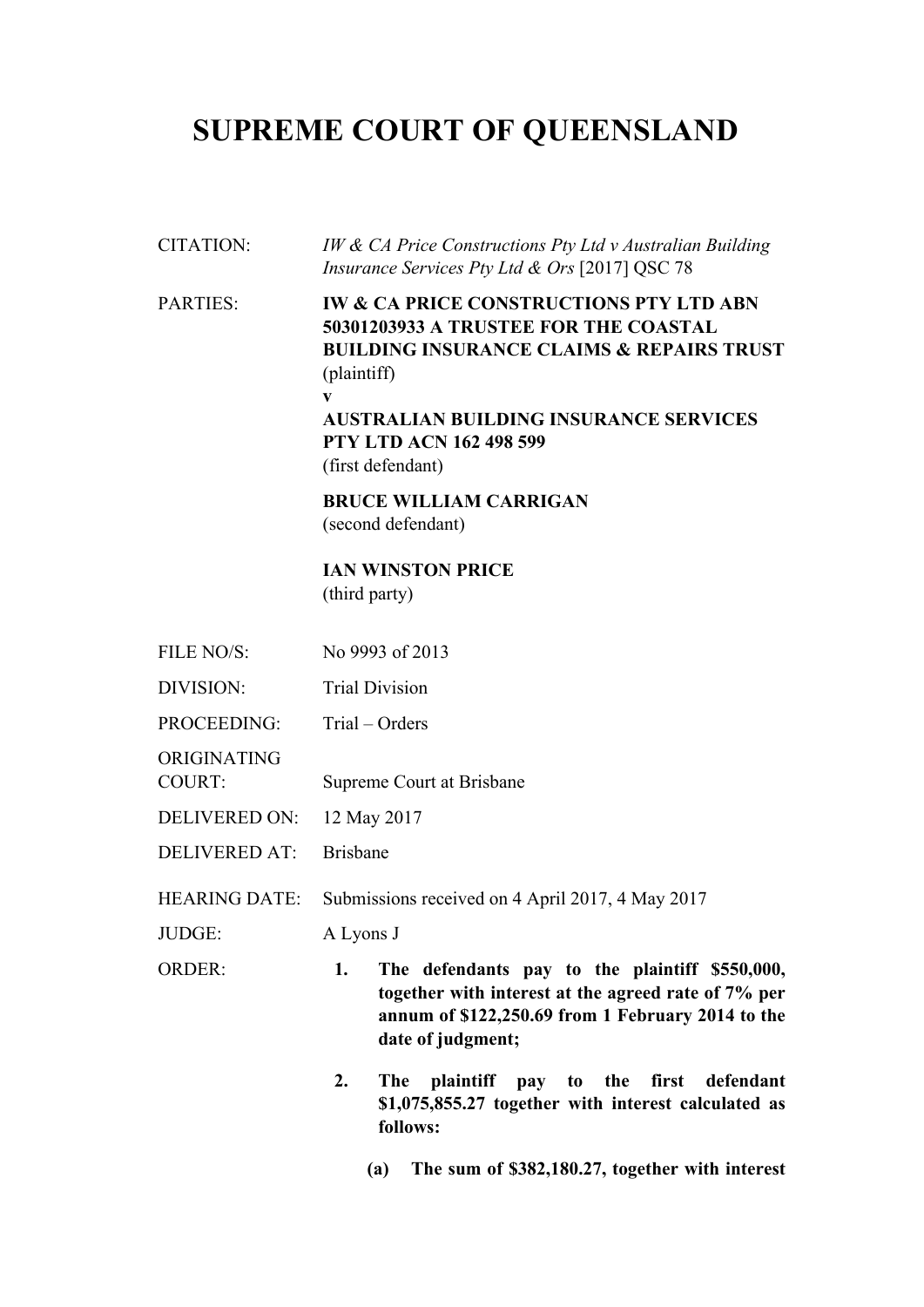**under s 58 of the** *Uniform Civil Procedure Rules* **1999 (Qld) of \$80,528.74 from 7 November 2013 to the date of judgment;** 

- **(b) The sum of \$598,675, together with interest under s 58 of the UCPR of \$120,056.91 from 1 January 2014 to the date of judgment;**
- **(c) The sum of \$95,000, together with interest under s 58 of the UCPR of \$19,999.77 from 8 November 2013.**
- **3. The plaintiff pay the first defendant's costs of the proceedings, including all reserved costs (but excluding Third Party Proceeding costs), to be assessed on the standard basis up until 13 April 2016 and from 13 April 2016 on the indemnity basis.**
- **4. There be no order as to costs that are solely attributable to the Third Party Proceeding.**
- CATCHWORDS: PROCEDURE CIVIL PROCEEDINGS IN STATE AND TERRITORY COURTS – COSTS – GENERAL MATTERS – where the plaintiff abandoned its primary claim against the defendants on the first day of trial – where the defendants abandoned a third party claim on the second day of trial – where the defendants were successful at trial on a counterclaim against the plaintiff – where the plaintiff was successful at trial on an uncontroversial issue – where the plaintiff claims costs of proceedings up until date which defendants included successful aspect of counterclaim – where the defendants claim all costs of the proceedings – whether costs of the proceedings should be awarded to plaintiff or defendants

# *Uniform Civil Procedure Rules* 1999, r 681

*Arundel v Chiropractic Centre Pty Ltd v Deputy Commissioner of Taxation* [2001] HCA 26 *Calderbank v Calderbank* [1975] 3 All ER 333 *Cook's Constructions P/L v Stork Food Systems Aust P/L*  [2008] QSC 220 *FPM Constructions v Council of the City of Blue Mountains*  [2005] NSWCA 340 *Interchase Corporation Limited (in liq.) v Grosvenor Hill*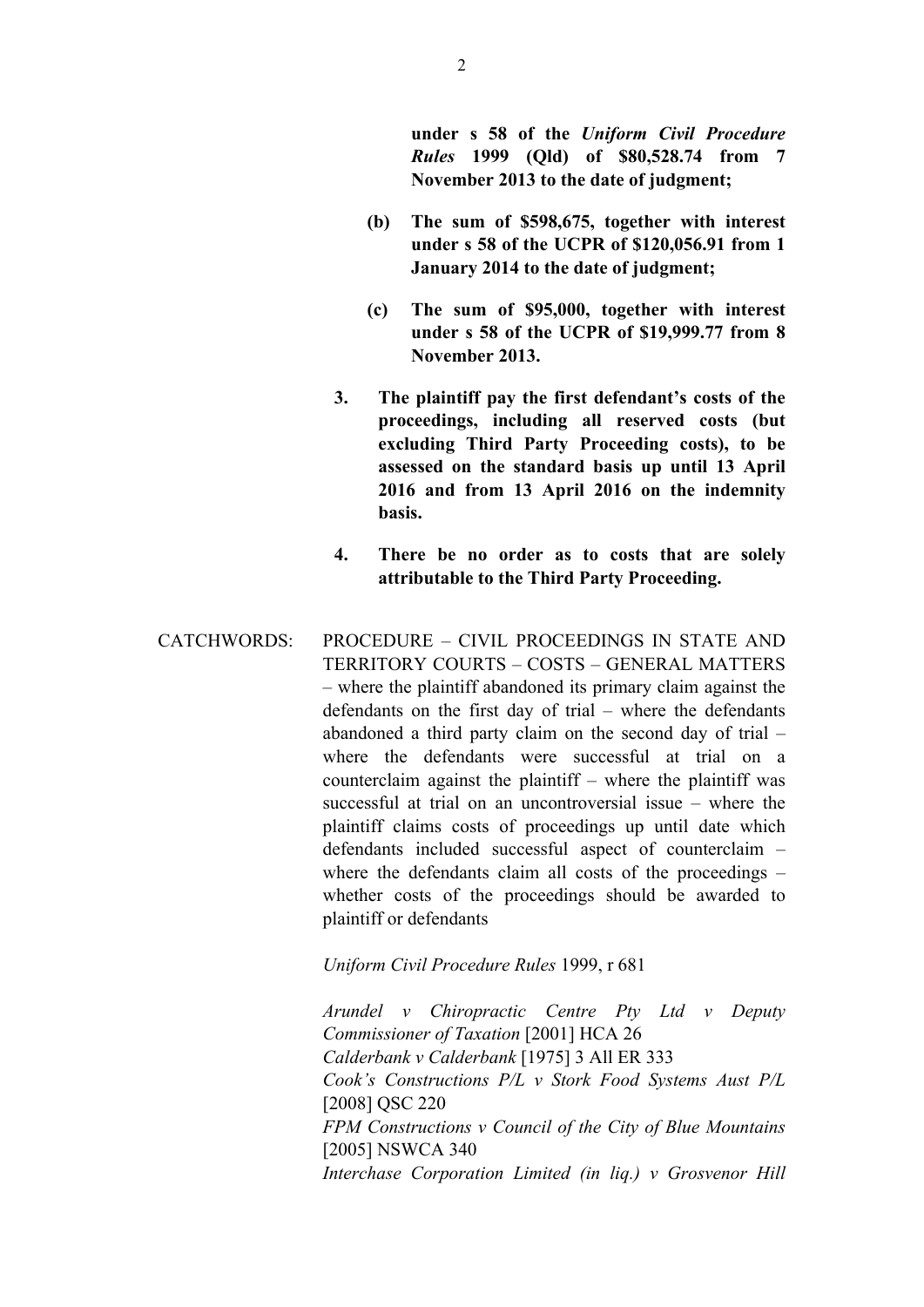|                    | (Queensland) Pty Ltd (No. 3) [2003] 1 Qd R 26<br>Knight v FP Special Assets Ltd (1992) 174 CLR 178<br>Plante & Anor v James [2011] QCA 109<br>Waterman v Gerling Australia Insurance Co Pty Ltd (No 2)<br>[2005] NSWSC 1111 |
|--------------------|-----------------------------------------------------------------------------------------------------------------------------------------------------------------------------------------------------------------------------|
| <b>COUNSEL:</b>    | D de Jersey and B A Vass for the plaintiff and third party<br>P A Travis for the first and second defendant                                                                                                                 |
| <b>SOLICITORS:</b> | North Coast Law for the plaintiff and third party<br>AXIA Litigation Lawyers for the first and second defendant                                                                                                             |

#### **Background**

- [2] On 21 March 2017 I published my reasons in this matter and made the following findings:
	- **1.** The amount owing to the plaintiff under the Contract is \$550,000 plus interest on the unpaid balance Purchase Price at 7% (Special Condition 2) from 1 February 2014.
	- **2.** The amount owing to ABIS for WIP pursuant to the Contract is \$382,180.27 plus interest under s 58 of the *Civil Proceedings Act* 2011.
	- **3.** The amount owing for damages for loss of profits relating to the November 2013 Storm Events is \$598,675 plus interest under s 58 of the *Civil Proceedings Act*  2011 from 1 January 2013.
	- **4.** The amount of the diminution of Goodwill is \$95,000 plus interest under s 58 of the *Civil Proceedings Act* 2011 from 8 November 2013.
	- **5.** I will hear the parties as to Costs and as to the form of the Orders.
- [3] On 4 April 2017 submissions relating to costs were received from each of the parties. On 20 April 2017 I invited Counsel for the plaintiff and third party to provide submissions in response to the defendants' submissions as they related to a Third Party Order and Indemnity Costs. On 4 May 2017 those submissions were received.

#### **The relevant provisions of the UCPR**

[4] Rule 681 of the *Uniform Civil Procedure Rules* 1999 (Qld) (UCPR) provides that costs of a proceeding, including an application in a proceeding, are in the discretion of the Court "but follow the event" unless the Court orders otherwise. The relevant principles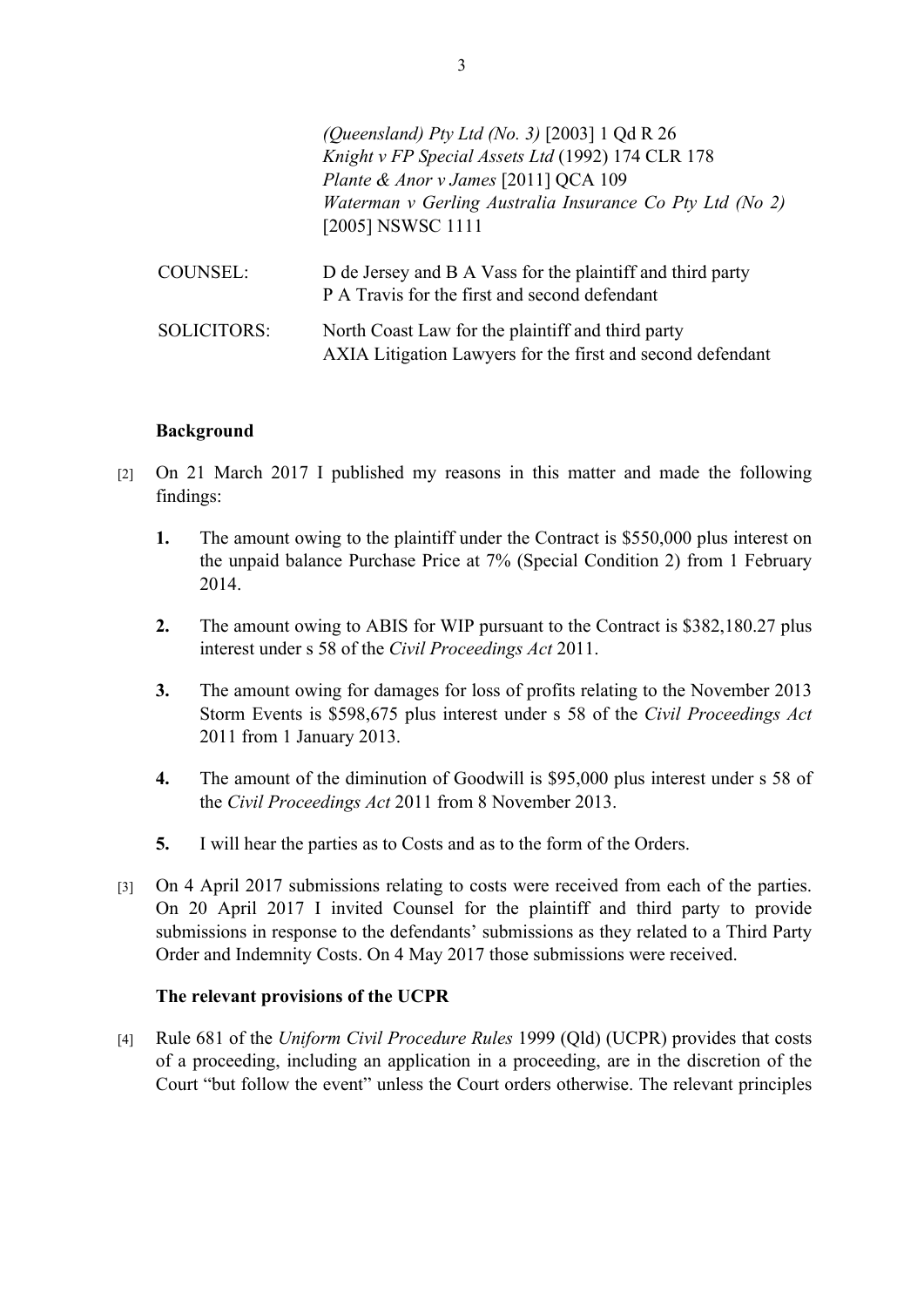are well known<sup>1</sup> and as *Cook's Constructions P/L v Stork Food Systems Aust P/L<sup>2</sup> made* clear if there is more than one issue to be decided in a case, then each issue can give rise to such an "event" for which separate costs orders can be made.

[5] Generally if a plaintiff has been successful then there would be an entitlement to costs and it is for the defendant to establish a basis for departing from that rule. However if a plaintiff has failed on some issues then it may be deprived of costs on those issues, particularly if there is a significant severable issue which can be clearly defined and which has occupied some time at trial.

# **The plaintiff and third party submissions**

- [6] The plaintiff and third party submit that in this case, a "global approach" to the costs of the plaintiff's Claim should be taken and that the defendants should be ordered to pay the plaintiff's costs of the Claim, the plaintiff's costs of the Counterclaim up until 27 September 2016 and the third party's costs of the Third Party Proceeding all on the standard basis. In relation to the costs of the Counterclaim, the plaintiff submits that it should pay the defendants' costs of the Counterclaim from 27 September 2016 on the standard basis.
- [7] The plaintiff submits that while it abandoned part of its Claim on the first day of trial and did not succeed on its claim for the costs of the Telephone Lease, it did succeed on part of its claim for the balance of the purchase price. The plaintiff submits that there was nothing unreasonable in its conduct that would disentitle it from costs of the Claim.
- [8] In relation to the Counterclaim, the plaintiff submits that it is entitled to its costs of the Counterclaim up until 27 September 2016, when the defendants amended their Counterclaim to include a claim for breach of an implied duty to cooperate.<sup>3</sup> The plaintiff argues that without the Counterclaim for breach of an implied duty to cooperate, the defendants would only have been successful in claiming a total of \$477,180.27, which is less than the plaintiff's claim for balance of the purchase price. Accordingly, relying on the decision of the New South Wales Supreme Court in *Waterman v Gerling Australia Insurance Co Pty Ltd (No 2)*,<sup>4</sup> the plaintiff submits that it is entitled to the costs of the Counterclaim up until the date at which a claim for breach of the implied duty to cooperate was included. The plaintiff concedes that it should pay the defendants' costs of the Counterclaim after that date.

<sup>1</sup> *Interchase Corporation Limited (in liq.) v Grosvenor Hill (Queensland) Pty Ltd (No. 3)* [2003] 1 Qd R 26 at [84].

<sup>2</sup> [2008] QSC 220.

<sup>3</sup> Court Document 69.

<sup>4</sup> [2005] NSWSC 1111 at [10]-[11].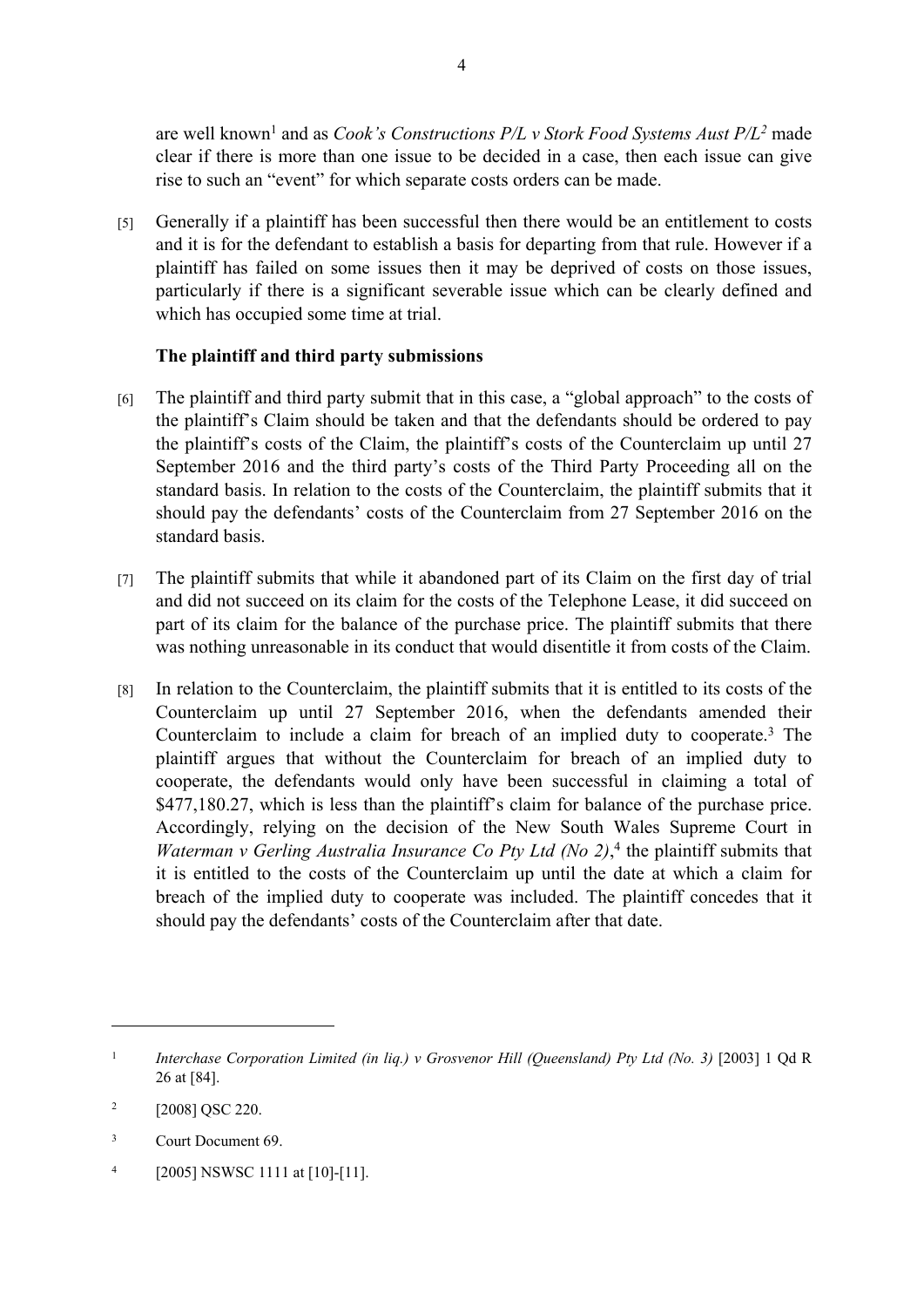[9] As the defendants abandoned their Claim against the third party on the second day of trial, the plaintiff submits that the defendants should be ordered to pay the costs of the third party on the standard basis.

#### **What is the appropriate Order for the Costs of the Claim?**

- [10] In order to determine the appropriate orders it is necessary to consider the history of the proceedings. In my view a significant factor in this case is the fact that the proceedings were initially commenced by the plaintiff in October 2013 because of an erroneous view that the plaintiff was entitled to damages in the amount of \$768,868.69 for breach of an alleged oral agreement for Work in Progress (WIP). It was claimed that in addition to the purchase price under the written contract, the defendants had agreed to pay further amounts to the plaintiff for insurance claims work that had been commenced by the plaintiff prior to 30 June 2013 but completed by the defendant. The defendants filed a Defence and Counterclaim on 25 November 2013 and denied from the outset the existence of the alleged oral agreement, and sought to recover amounts which were being withheld by the plaintiff under the alleged oral agreement. An Amended Statement of Claim was filed on 27 November 2013.
- [11] On 16 December 2013 the defendants filed a Third Party Statement of Claim against Mr Price seeking the amounts which had not been paid to it for WIP as well as damages for loss of profits and diminution to the value of the goodwill of the business.
- [12] On 5 February 2014 the plaintiff filed a Further Amended Statement of Claim and increased the amount claimed to an amount of \$1,262,256.40. Separate proceedings in the District Court were then commenced by the plaintiff to include the balance purchase price of \$550,000 which was due in February 2014. The plaintiff then filed a Further, Further Amended Statement of Claim on 28 February 2014. Ultimately in June 2014 the plaintiff filed an Amended Claim and Second Further Amended Statement of Claim which struck through the entirety of the earlier pleading and incorporated the District Court Claim. In February 2016 the plaintiff filed a Second Amended Claim and a Third Further Amended Statement of Claim. At all times the oral WIP Agreement was pleaded as a basis for the Claim.
- [13] On 6 June 2016 the defendant filed a Defence and Counterclaim to the Second Amended Claim and Third Further Amended Statement of Claim. On 27 September 2016 an Amended Defence and Counterclaim was filed. The Counterclaim now pleaded breach of implied terms as an additional basis for the amounts claimed. No additional facts were relied on.
- [14] Despite that history the plaintiff essentially argues that it should have the costs of the Claim as it was successful in recovering the amount of \$550,000 due as the balance purchase price pursuant to the written contract. In this regard it is significant in my view that the only issue in the entire proceeding that the plaintiff in fact had any success on was the undisputed entitlement to the balance purchase price, which occupied no time at trial. I also consider that the available inference is that the balance was not paid due to the escalating dispute with the plaintiff and its retention of funds to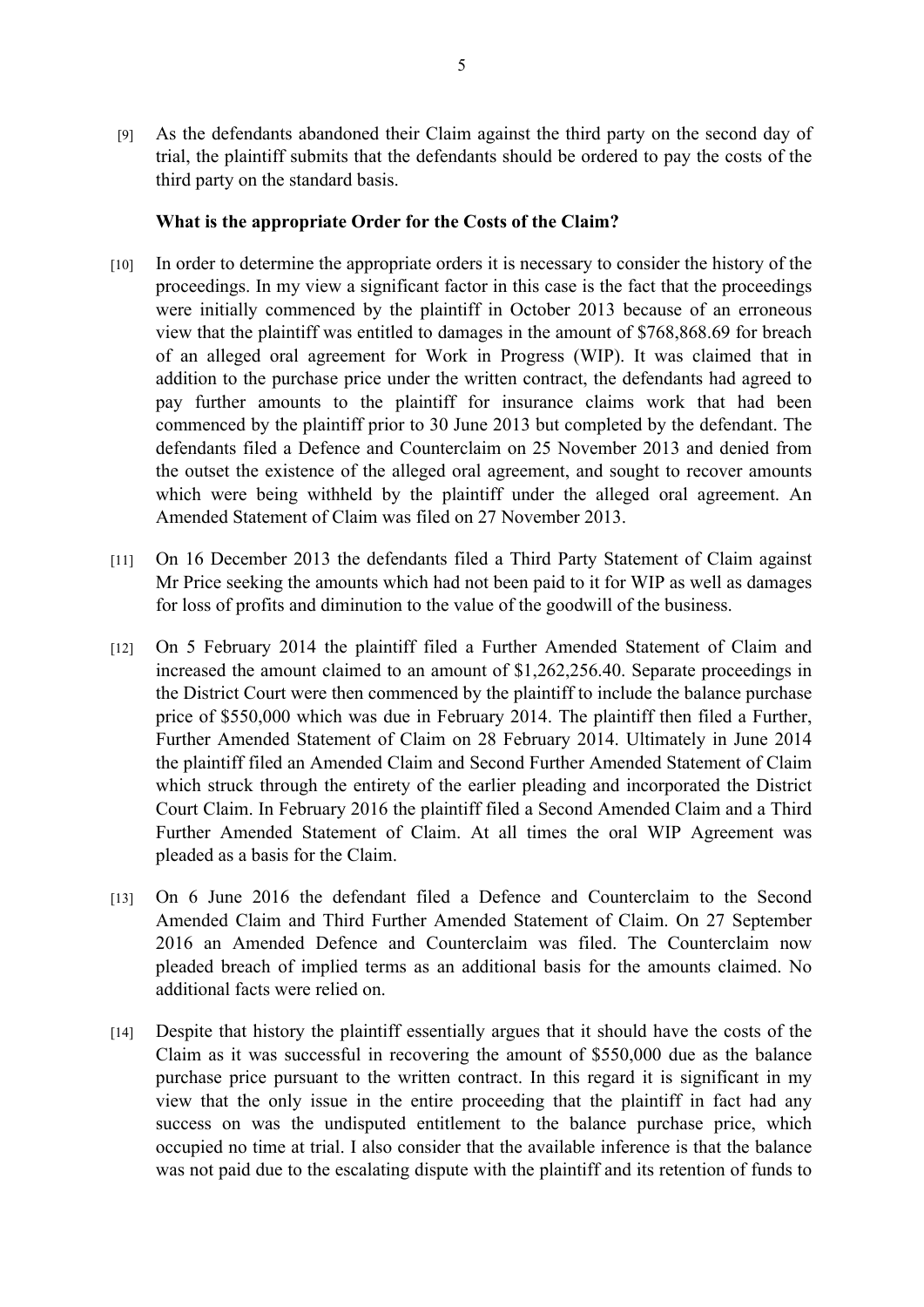which it had no entitlement. I also observe that the defendant succeeded on each of its claims against the plaintiff on the Counterclaim.

- [15] In my view the plaintiff should pay the costs of the Claim and the Counterclaim because the entire dispute was one of the plaintiff's making in persisting, through Mr Price, in a claim for money due pursuant to an oral agreement and for retaining monies the plaintiff was not entitled to. Due to the erroneous views about the entitlement to WIP, not only were Supreme Court proceedings commenced but in addition an amount of \$382,180.27 was wrongly withheld from the first defendant by the plaintiff. It is of significance that the alleged oral agreement in relation to the WIP was in direct contradiction to the terms of the written contract. The plaintiff's Claim for the WIP based on that oral agreement was ultimately abandoned, but not until the first day of trial. Furthermore the plaintiff conceded at trial that an amount of \$382,180.27 was owing to the defendant.
- [16] True it is that the plaintiff ultimately recovered an amount of \$550,000 as the amount due pursuant to the written contract, but that money did not become payable until months after the plaintiff instituted the Claim and retained several hundreds of thousands of dollars it was not entitled to. Subject to its right to monies the subject of the Counterclaim there was never any issue as to the liability of ABIS as to the balance purchase price and the issue as to the actual non-payment of the balance purchase price was not controversial and occupied no real time at the trial.
- [17] I also accept Counsel for the defendants' submission that the bulk of the work involved in the extensive forensic accountants' reports related to an analysis of the WIP claim and a reconciliation of an accounting system. As initially noted that aspect of the Claim was not proceeded with and the plaintiff's expert was not called to give evidence. I accept therefore that a significant proportion of the expenses prior to trial related to this aspect.
- [18] Because of those factors I accept the force of the submission by Counsel for the defendants that the costs of the main proceeding, including the plaintiff's Statement of Claim, the defendants' Counterclaim, including reserved costs, should be the defendants' costs.
- [19] Counsel for the defendants also argues however that this is an appropriate case for a Third Party order against Mr Price for the costs of the main proceeding. I shall deal first with the costs of the third party proceeding before dealing with this aspect of Counsel's submission.

#### **The Costs of the Third Party Proceeding**

[20] The defendants argue that despite the fact that the Third Party Claim against Mr Price was abandoned by the defendants at trial, the costs of that proceeding should not follow the event because that proceeding specifically related to alleged misrepresentations by Mr Price. Counsel for the defendants argues that the Third Party Proceeding was abandoned in the face of a denial by Mr Price that he had made the representations. At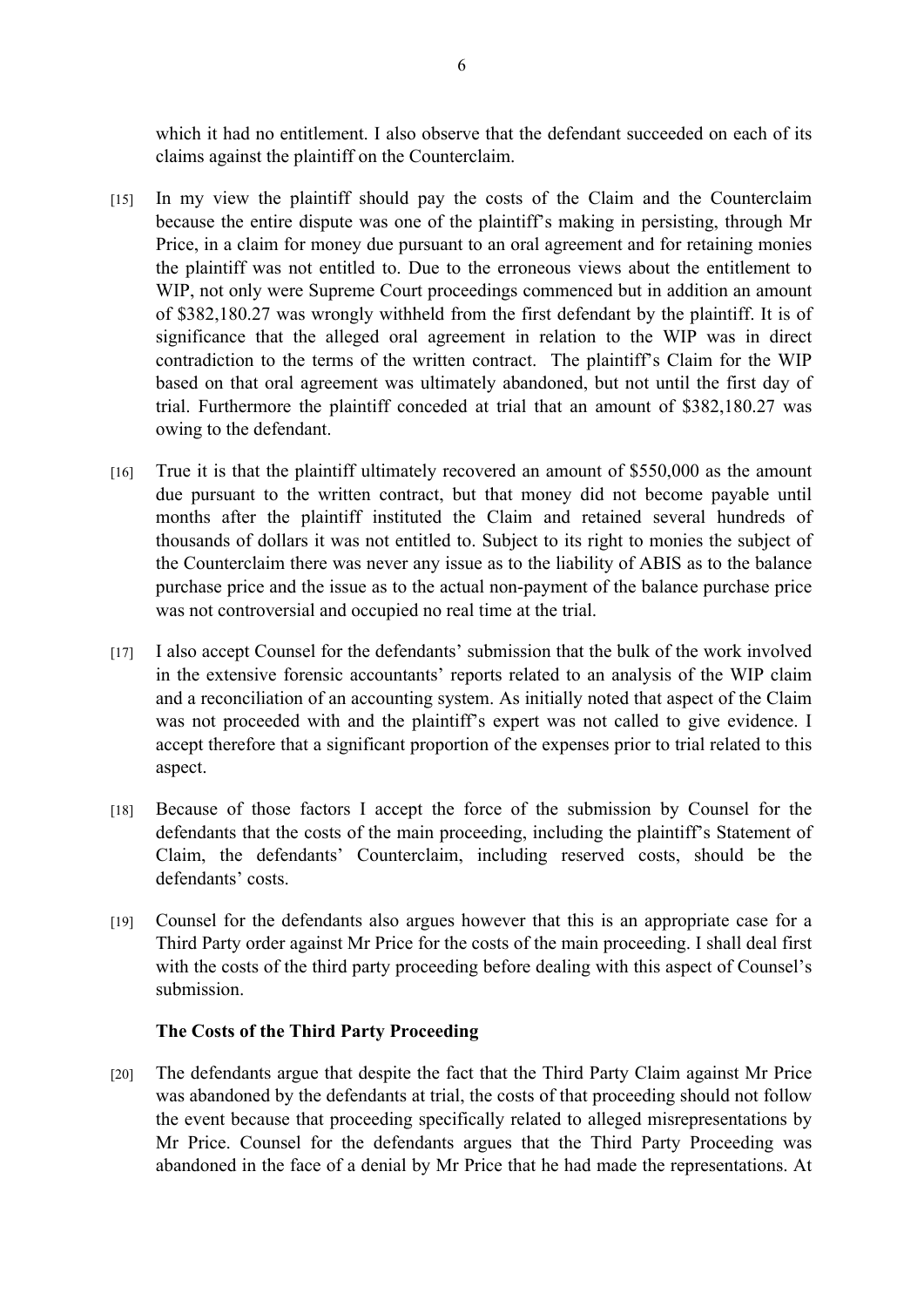trial however I made extensive findings in relation to Mr Price and the reliability of his evidence in this regard. At paragraph [86] of my reasons I stated that I did not accept Mr Price's evidence in relation to a conversation he had with the witness Mr Kyris on 7 November 2013 and concluded that "his responses during cross examination were not truthful".

- [21] A substantial part of the substratum of the Third Party Claim and the Counterclaim, in which the defendant succeeded, had the same factual basis. The only substantive issue was whether Mr Price had made certain representations. Ultimately ABIS succeeded on that issue notwithstanding that the Third Party Claim had been abandoned at trial. It would be a strange outcome if Mr Price were to get the costs of the Third Party Proceeding in those circumstances.
- [22] In light of that conclusion I consider that each party should bear their own costs that are exclusively attributable to the Third Party Proceedings.

## **Should there be a Third Party Order against Mr Price?**

- [23] Counsel for the defendants argues that this is an appropriate case for a Third Party Order against Mr Price for the costs of the main proceeding, that is the plaintiff's Statement of Claim and the first defendant's Counterclaim, including all reserved costs.
- [24] There is no doubt that that the Court has the power to make such an order pursuant to r 681 of the UCPR but that such an order should only be made in exceptional circumstances. In *Knight v FP Special Assets Ltd<sup>5</sup>* the High Court held that O 91 of the previous rules, which allowed costs of and incidental to the proceedings to be at the discretion of the Court, was wide enough to allow an order to be made against a nonparty. Mason CJ and Deane J concluded:

"The conclusion that the wide words of O 91, r 1 should not be read down so as to preclude jurisdiction to make an order for costs against a non-party does not, of course, mean that a judge has an unfettered discretion to make any order that he or she chooses. The wide jurisdiction conferred by the rule "must be exercised judicially and in accordance with general legal principles pertaining to the law of costs", to take up the words of Lambert JA in *Oasis Hotel Ltd v Zurich Insurance Co*<sup>36</sup> .

Obviously, the prima facie general principle is that an order for costs is only made against a party to the litigation. As our discussion of the earlier authorities indicates, there are, however, a variety of circumstances in which considerations of justice may, in accordance with general principles relating to awards of costs, support an order for costs against a non-party. Thus, for example, there are several long- established categories of case in which equity recognised that it may be appropriate for such an order to be made<sup>37</sup>.

<sup>5</sup> (1992) 174 CLR 178.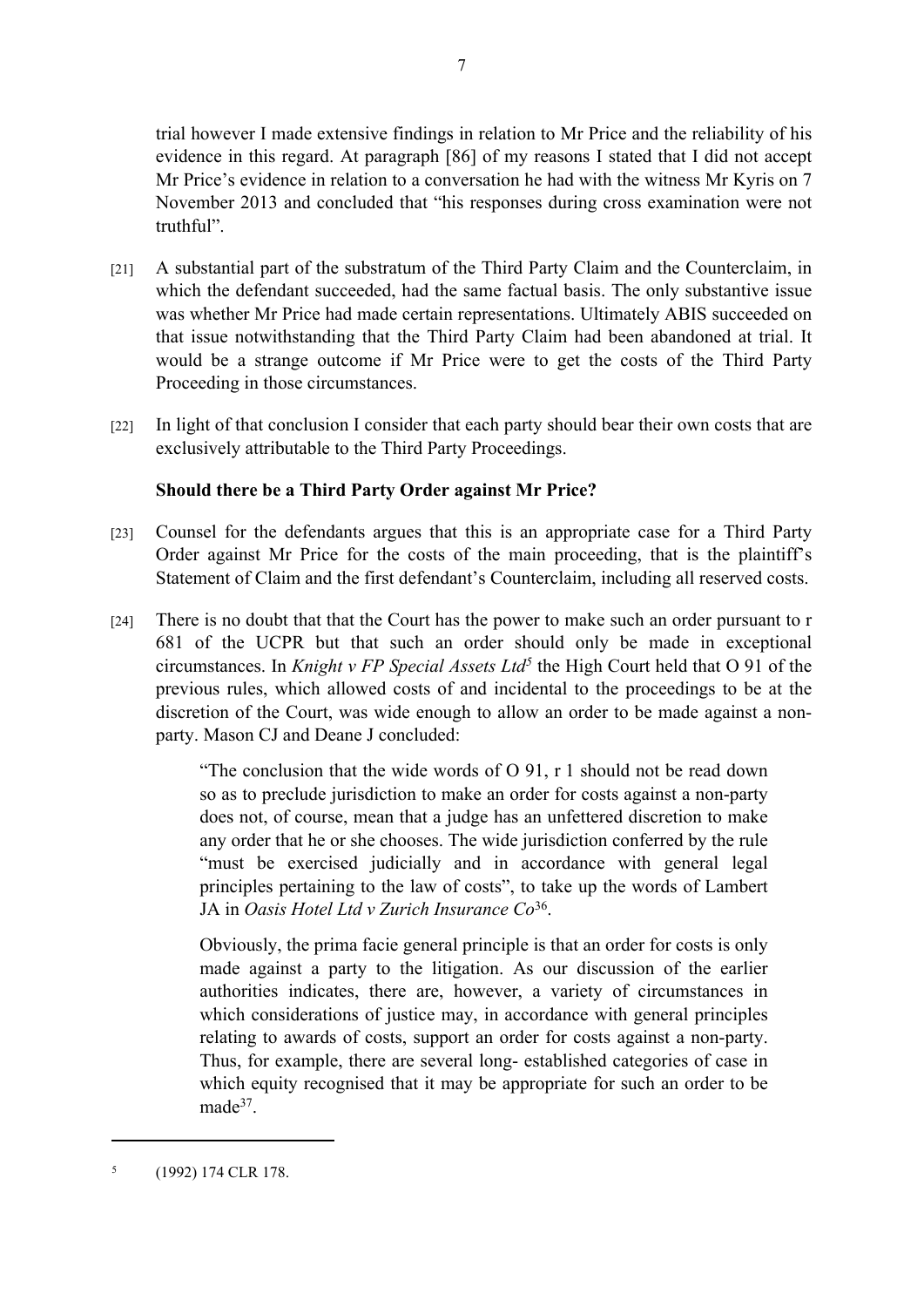For our part, we consider it appropriate to recognise a general category of case in which an order for costs should be made against a non-party and which would encompass the case of a receiver of a company who is not a party to the litigation. That category of case consists of circumstances where the party to the litigation is an insolvent person or man of straw, where the non-party has played an active part in the conduct of the litigation and where the non-party, or some person on whose behalf he or she is acting or by whom he or she has been appointed, has an interest in the subject of the litigation. Where the circumstances of a case fall within that category, an order for costs should be made against the non-party if the interests of justice require that it be made.

The conclusion that the jurisdiction conferred by O 91, r 1 is not limited to parties requires that the appeal be dismissed" (footnotes omitted).

- [25] Is this a case therefore where an Order should be made that Mr Price should pay the costs of the main proceeding? A more recent analysis of the relevant principles is contained in the New South Wales Court of Appeal decision of *FPM Constructions v Council of the City of Blue Mountains<sup>6</sup>* where Basten JA ( Beazley JA agreeing) held:
	- "[210] There may be other cases where such an order is appropriate including the circumstances of *Knight v FP Special Assets* itself, in which the company was in receivership. Again, that is not the present case, the primary judge expressly finding:

There is nothing to indicate that FPM is in receivership.

It is also true that the principle established in *Knight v FP Special Assets* cannot be limited to the specific circumstances of the case, the joint judgment having expressed a conclusion in more general terms. A further example, not encompassed by those identified to date, is illustrated by *Gore v Justice Corporation Pty Ltd* (2002) 119 FCR 429, a decision of the Full Court of the Federal Court in relation to an order sought against a litigation funder. The judgment contains an extensive analysis of the case law, including consideration of the judgment of Callinan J in *Arundel Chiropractic Centre Pty Ltd v Deputy Commissioner of Taxation* (2001) 179 ALR 406. It is clear that the categories of case which may attract the exercise of the power are by no means closed, nor should they be. Nevertheless, the requirements of justice should not be allowed to expand an exception to the general rule, so as to undermine the rule itself. What is significant from a survey of the cases in which orders have been made against non-parties is that they tend to satisfy at least some, if not a majority, of the following criteria:

<sup>6</sup> [2005] NSWCA 340.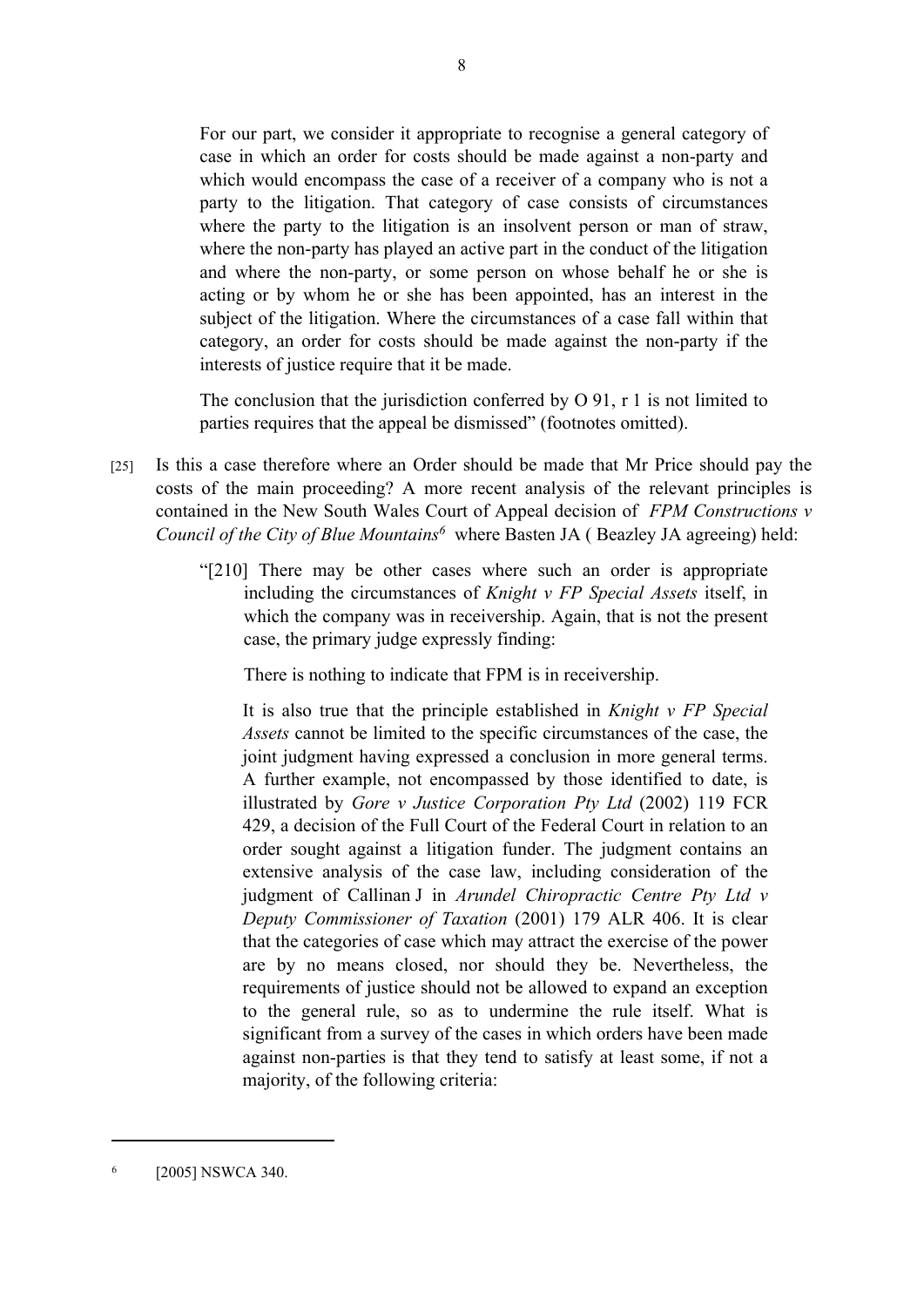- (a) the unsuccessful party to the proceedings was the moving party and not the defendant;
- (b) the source of funds for the litigation was the non-party or its principal;
- (c) the conduct of the litigation was unreasonable or improper;
- (d) the non-party, or its principal, had an interest (not necessarily financial) which was equal to or greater than that of the party or, if financial, was a substantial interest, and
- (e) the unsuccessful party was insolvent or could otherwise be described as a person of straw."
- [26] In terms therefore of the criteria which have been identified as pivotal to such an order there can be no doubt that Mr Price was the central figure who drove the litigation. Indeed it was Mr Price who insisted that there was an oral agreement about the WIP which was contrary to the terms of the written contract. It was also abundantly clear that it was at his direction that the payments belonging to the defendants were withheld.
- [27] There can be no doubt that Mr Price had a substantial interest in the litigation given he was a director and shareholder of the plaintiff. Given Mr Price's evidence at trial he clearly exercised significant control over the company. Counsel for the defendants also argues that the plaintiff essentially became a straw company after it sold the business to the first defendant. There is no direct evidence before me in relation to that issue although there is some evidence which could give rise to such an inference. However I note in this regard that in *Arundel* Callinan J held that it was not necessary for a party to be insolvent before a third party costs order can be made.
- [28] I also consider that Mr Price's conduct of the litigation was at times unreasonable. As I indicated in my reasons at [81] I took the view that he was unwilling to concede some propositions which had been conceded by his Counsel. I also concluded that he was untruthful in certain aspects of his evidence and that it seemed to me that his initial claim for amounts owing to him under an alleged oral agreement was without foundation. I also indicated in my reasons that not only had Mr Price adopted a bullying and threatening attitude in his dealings with the defendants<sup>7</sup> but that he was at times belligerent whilst giving evidence.
- [29] Counsel for Mr Price however argues that whilst it was ultimately not pursued, the claim for the WIP was not baseless and that his conduct in relying on such an agreement was not "unreasonable and improper" given the information contained in Exhibits 37 to 41. An examination of those emails in my view simply endorses the fact that Mr Price has long held views about an oral WIP agreement which cannot be reconciled with the terms of the written agreement. Furthermore Counsel for Mr Price indicated in the Costs Submissions dated 4 May that "The plaintiff abandoned its claim

<sup>7</sup> At [94] to [96].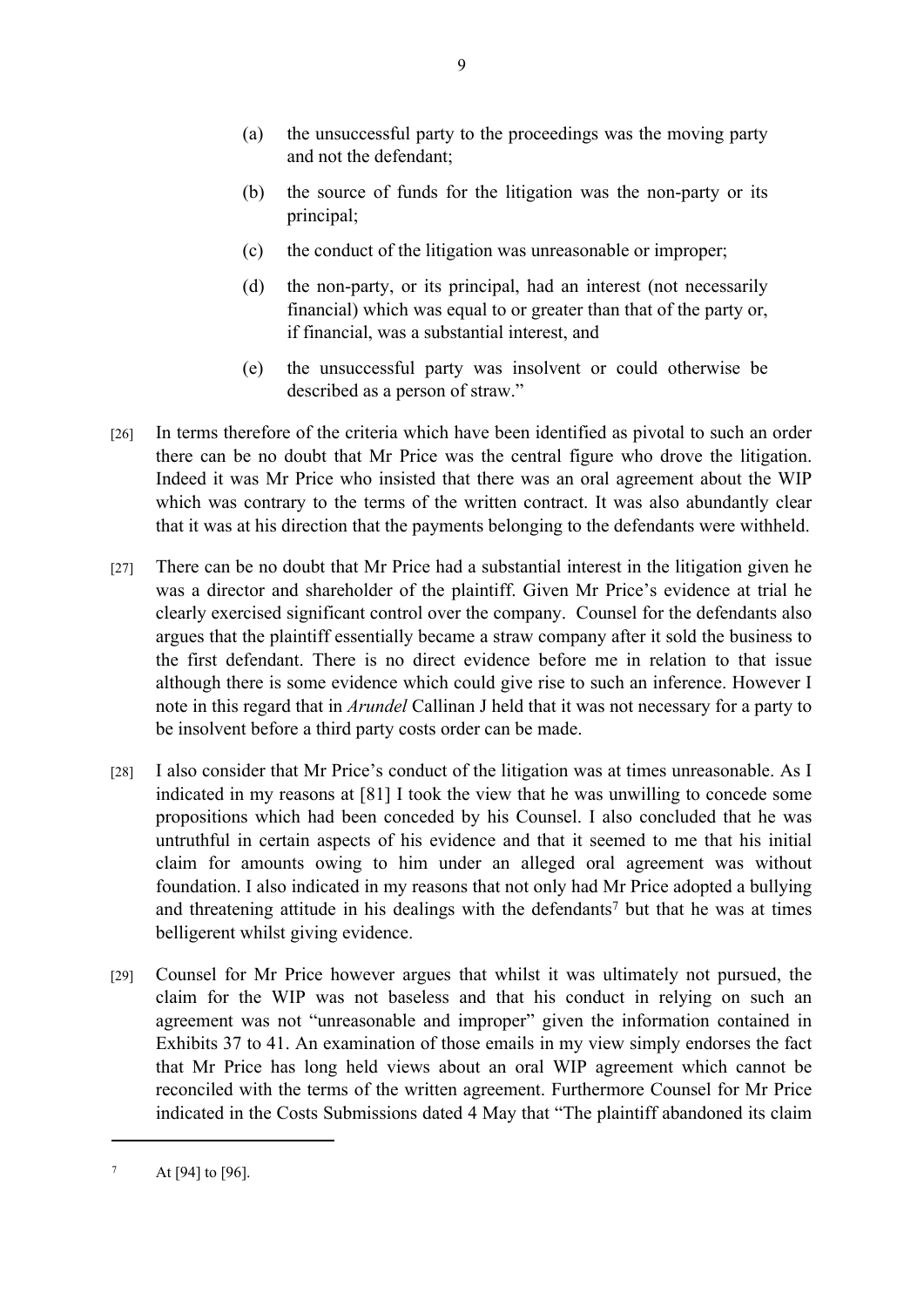for the WIP amounts because the only witness that could prove the formation of the WIP agreement, Mr Price, was unable to recall with enough precision, the specific events leading to the formation of the WIP agreement".<sup>8</sup> It would seem to me that there was clearly a lack of evidence to support his entrenched views. I accept however that his views were not in the category of those identified by Callinan J in *Arundel Chiropractic Centre Pty Ltd v Deputy Commissioner of Taxation.<sup>9</sup>* In that case, a view that the Federal Government's scheme for the imposition and collection of tax was invalid was held to be stubborn and "totally unreasonable".<sup>10</sup>

[30] Ultimately however I am conscious that a Third Party Order was not foreshadowed beforehand by the defendants in any way and I must also bear in mind the exhortations by the Court of Appeal in *Plante & Anor v James*<sup>11</sup> that such orders are exceptional and should be treated with considerable caution. Accordingly despite the concerning factors which I have identified I am not satisfied that the interests of justice in this case require the making of a Third Party Order. Accordingly I am satisfied that the plaintiff should pay the first defendant's costs of the Statement of Claim and the Counterclaim.

## **Indemnity Costs?**

- [31] The first defendant also seeks an order that the costs directly attributable to the allegations of the WIP Agreement be awarded on the indemnity basis. Counsel submits that the plaintiff should have realised at a very early stage that it had no reasonable prospects of success in relation to the alleged oral WIP Agreement and that "the oftrevised allegations made no legal sense. Success on the WIP Agreement claim would have required the Court to reconcile the oral WIP Agreement with the wholly-written, expressly complete, Contract of Sale, which was drafted by the plaintiff's solicitors, and which expressly contradicted the allegedly earlier oral WIP Agreement. Success would have involved a fundamental rewrite of the written and executed bargain under a theory of restitution. Nowhere in the pleading was there any particulars of the rectification claim. The entire claim was always doomed to fail. Tellingly, shortly after counsel was retained for trial the long-standing WIP Agreement claim was abandoned."<sup>12</sup>
- [32] Whilst I accept that there is some basis for that submission, I am not satisfied that this case possesses such unusual features so as to justify a departure from the usual rule that costs are to be awarded on a standard basis. This was not a case where false allegations of fraud were made or where there has been clear misconduct by the plaintiff from the commencement of proceedings.

<sup>8</sup> At [8].

<sup>9</sup> [2001] HCA 26.

 $10$  Ibid, at [30].

 $11$  [2011] QCA 109.

<sup>12</sup> Defendants' Submissions received 4 April 2017, at [44]-[45].